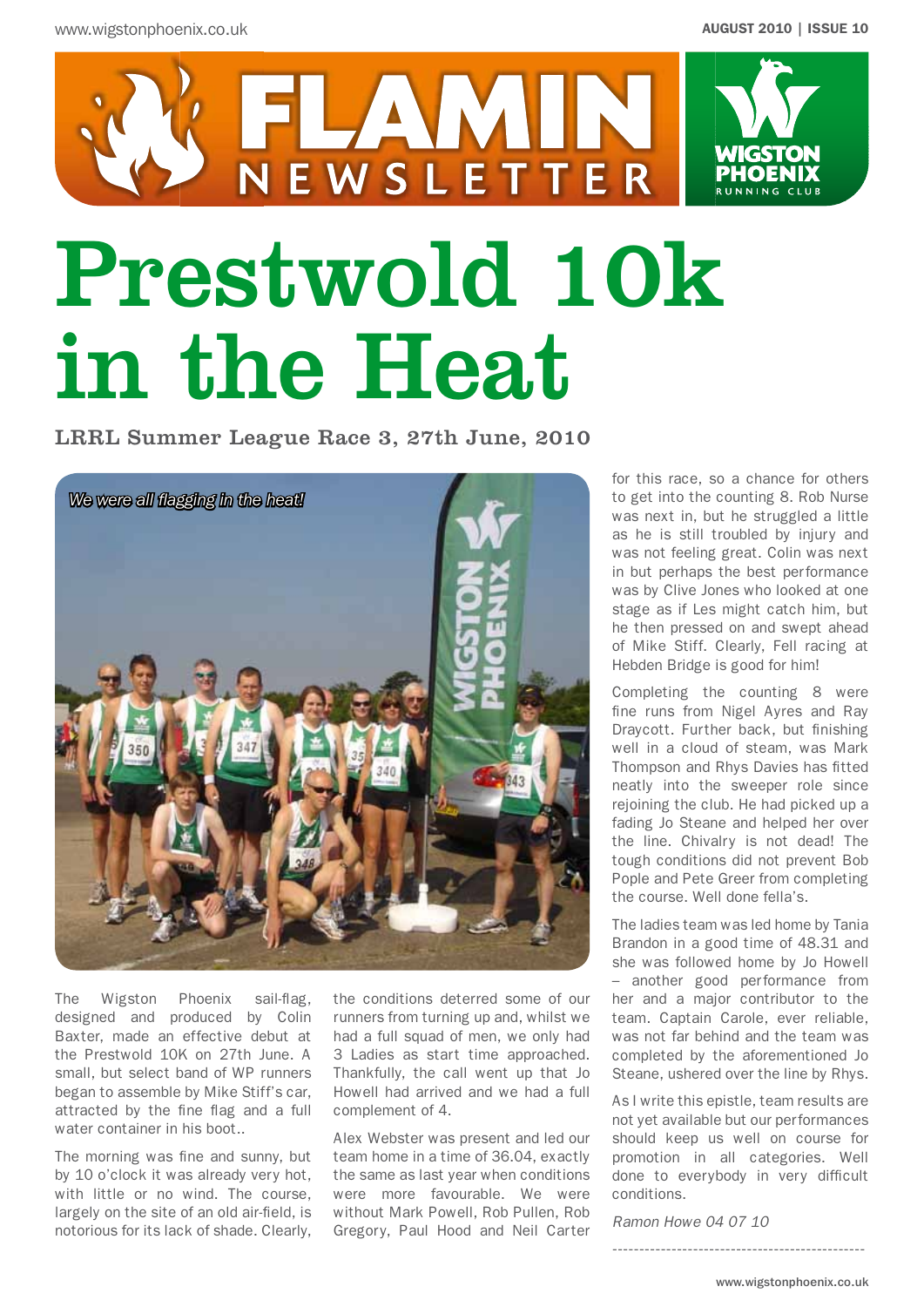

## Ron & Jill's Wedding Run

July 3rd, 9.30am Bradgate Park

Phoenix & Wetstone Harriers turned out in their numbers for Ron and Jill's p r e - w e d d i n g breakfast. In brilliant sunshine runners enjoyed the Charnwood countryside for a good one and half hour run before returning for coffee and cakes. Later in the day the wedding



ceremony was conducted by our own Tim Ferguson. *Congratualtions to Ron and JIll.*

## Howard Baker

Many of you in the club will remember Sue Baker, a long serving member of Owls AC who was a keen runner and competitor, and ran many races for us, right up to the LV60 category. Sadly, I have learnt that her husband Howard died on the 7th July after a short illness. I have sent Sue our condolences on behalf of the club. Howard was very supportive of Sue in her athletics and always helped us on John Fraser race day, usually as an efficient director of traffic at the College gates. Sue wished to be remembered to club members, is keeping fit and will perhaps get to the club again in the future.

## Huncote 5

Mick Hall photography attended the Huncote 5 race and given that we had 41 finishers in the event there are quite a few photos available of Wigston Phoenix runners. The prices start from £6.95 for a 6x8 print. The details can be found on the following website:

------------------------------------------------------------------------

*www.mickhall-photos.com*

As we go to press there seems to be a number of discrepancies with the provisional results for the Huncote 5 race. We will therefore include the finalised set of results in the following newsletter.

------------------------------------------------------------------------

## Watermead Challenge

### 14th July, 2010. 5 miles

After the cancellation of the 5k summer series around this course I turned up expecting 50 or so runners in this midweek event. To every ones surprise, as few pre-entries, over 130 runners lined up. The race attracted some of the counties leading runners.

Watermead is one of the most scenic course to run, its fast, flat and traffic free. A definite PB course.

Congratulations to Wreake Valley rotary, I hope this becomes an annual run.

*Ray Draycott*



------------------------------------------------------------------------



*A perfect baton change at the 100 lap challenge.*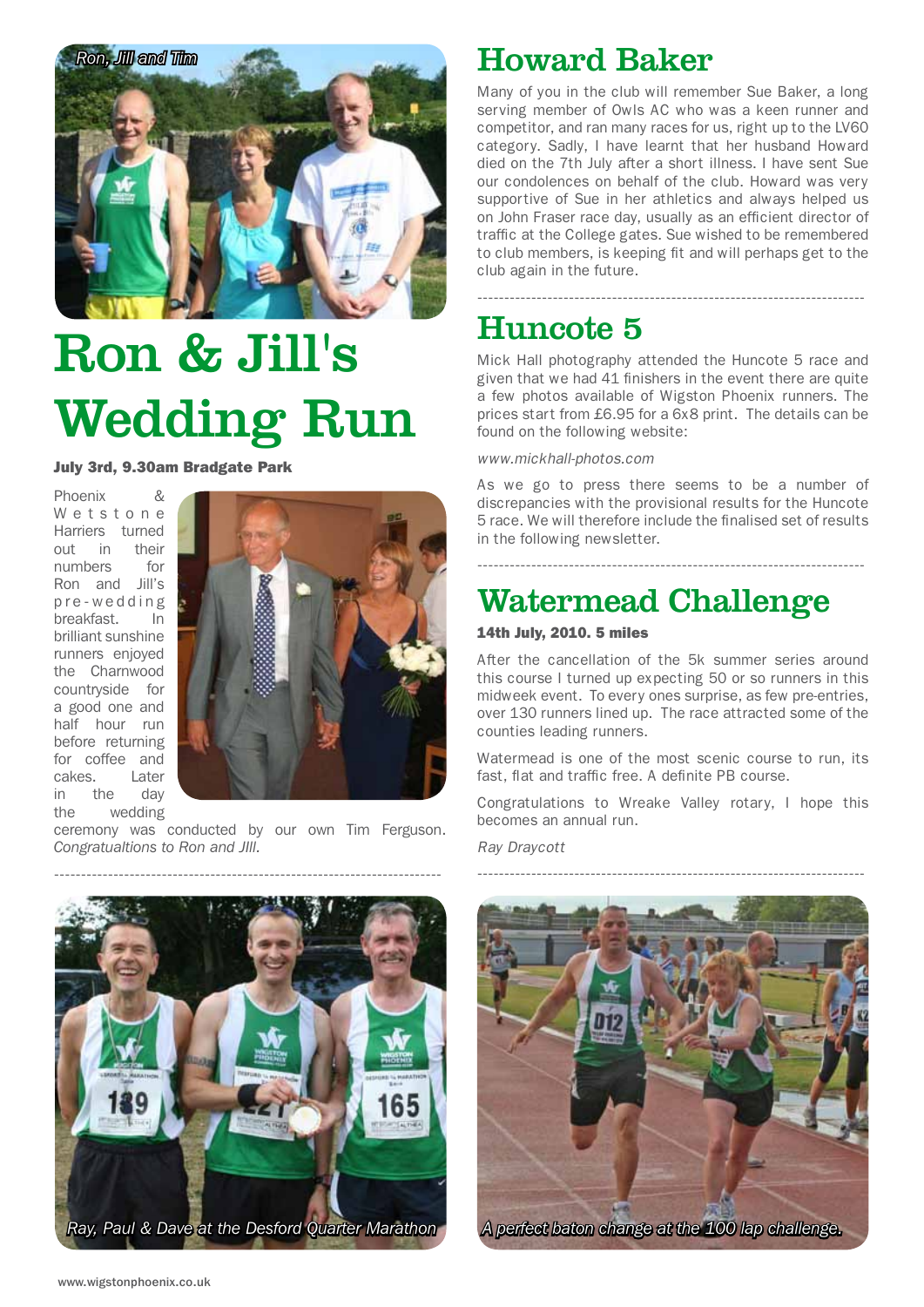## Leicester Fun Run

participated in the 'Leicester Fun Run' organised by OWLS AC and the Leicester Athletics Network. There were two events – the 'Magic Mile' which took place at 7.30pm where some of Leicester's top athletes were in action and this race was by invitation only. I was grateful for this as had I took part I would have been in fear of being lapped several times! There was a staggered start for this race which was a three lap parkland course and in my opinion not ideal terrain to run a fast mile.

At 7.40pm the 'fun run' started over a 5K parkland course consisting of two laps. I felt much more 'at home' in this event although 5k is a bit on the quick side for me. The course was mildly undulating as far as Victoria Park can be and the route took us through a football pitch where a team were practising for the new season. Wayne Walker, who led the race on his bicycle warned them as he went by that they were to be imminently invaded by race participants and 'on queue' the race passed through the middle of the pitch! This was entertaining to say the least! The footballers did not seem too concerned about this; I think they quite enjoyed being in the spotlight as it certainly wasn't something which they had ever encountered before or likely to again!

The conditions on the night were ideal for racing as it was quite a cool evening with a light breeze.

The winner of the staggered start 'Magic Mile' was Alistair Watson with the fastest time going to Danny Hallam (OWLS) in 4 mins 35.2 secs.

The 5km 'Fun Run' was won by Carl Voisey in a time of 17.26.

I finished second in a time of 18.34 which was quite respectable for me after only just having recovered from my exertions at Royal Ascot!

------------------------------------------------------------------------

*Rob Gregory*

## Whissendine 6

## 8th July, 2010

This year sees the 25th anniversary of this race. It's set in Rutland and attracts mainly Cambridgeshire based clubs. Its 10 years since I last ran here, my only memory being a bottle of ruddles beer for finishing.

The course starts up a hill, runs down to the village centre, climbs sharply and then downhill for 2 and half miles.

With the easy bit out of the way you run a seriously undulating return. A steward told me they would like to grow the race to 400 runners but as it clashes each time with Hungerton it will be hard to do. Highly recommended.

------------------------------------------------------------------------

## Leicester Marathon

This year's event is to take place on Sunday 10th October. The cost is £24 for the Marathon and £20 for the Half Marathon. The closing date is earlier this year and is stated as the **10th September**. Entry is either by completing an entry form (available at the Legion) or online via the website (www.leicestermarathon.org.uk). Please note that there will be no club block entry this year. This is included as a Grand Prix race for 2010.

------------------------------------------------------------------------

## **DELUCBULL F CHI FULHE**<br>On Thursday 29th July 2010 at Victoria Park, Leicester, I **PHONE 10 10 11 PM**

#### New Members

Welcome to Coral Graham, Julie Cornes, Brigitte Gaillard, Steven Blackwell, Martin Hulbert and **Phoenix Hoyle** who joined the club recently. We also welcome back former club member Rhys Davies.

--------------------------------------------------------------------

--------------------------------------------------------------------

### Membership Update

New members can join the club now for £9, 50% of the annual cost. Existing members should have now paid their fees for the year to Mel Prusek, Membership Secretary or Mick Jordan, Treasurer. Any unpaid membership fees will result in individuals being removed from the membership list and therefore be ineligible to compete for the club.

#### -------------------------------------------------------------------- Race Cancellation

Please note that the Countesthorpe 10 (members only race) has been cancelled due to lack of numbers on the block entry. This race was scheduled for the 15th August and was due to be the 4th race in the Grand Prix series. A replacement race to be included in the 2010 Grand Prix will be added after due consideration.

#### -------------------------------------------------------------------- John Fraser 10 – 5th September 2010

This is a reminder for volunteers required for the most important day in the Wigston Phoenix calendar. Many specific jobs have already been allocated to a small number of helpers and we now need general help on the day. A list is now available at the Legion for signing up. We require helpers for marshalling and providing drinks on the course. Even if you plan to run the race we can also use you as car park helpers before the event.

--------------------------------------------------------------------

## Club Kit

The distribution of long-sleeve and short-sleeve club tops is now well underway. Ian Fraser is distributing the tops according to the order list and receipt of payment. The cost is £14 for a short-sleeve top and £16 for a long-sleeve top. Cheques are to be made payable to Wigston Phoenix RC. There are a small number of spares that may also be purchased. We are also planning to introduce new items in the near future and will update members accordingly.

#### Round Leicester Relay

The event is to take place on Sunday 26th September 2010. A list is now available at the Legion to sign up for the event and to indicate any leg preferences. We will definitely enter 1 team and may enter 2 teams if there are sufficient numbers to run and help on the day.

--------------------------------------------------------------------

--------------------------------------------------------------------